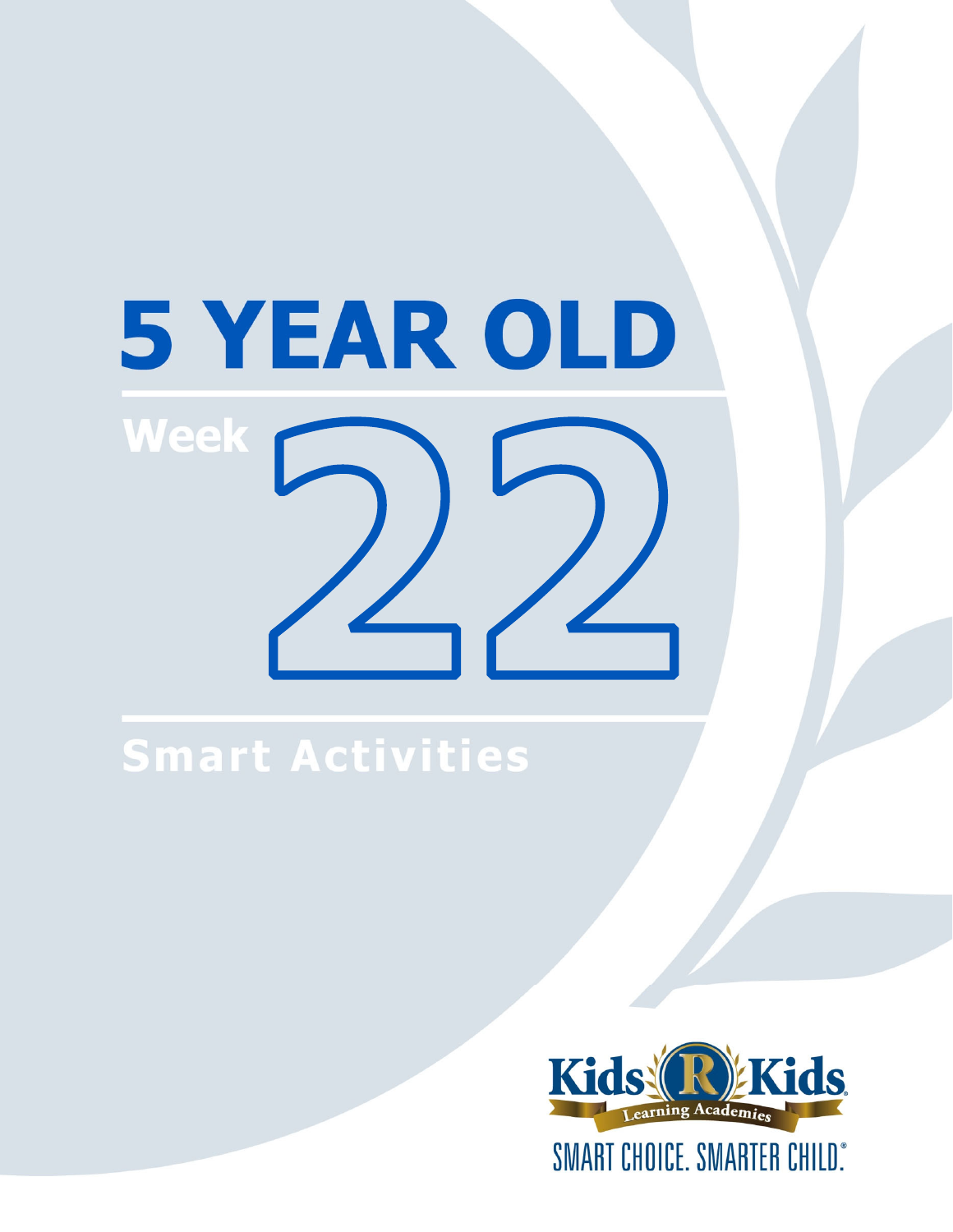## **The Family Song**

**Materials:** internet access, website: https://youtu.be/ii\_LtHrEiao

#### **Preparation: Preview video. Instructions:**

- 1. Encourage your child to join you.
- 2. Say, "We are going to sing the "Family Song!"
- 3. Encourage your child to sing along.



## **My Family Tree**

#### **Materials:** construction paper, crayons **Preparation:** Gather materials. **Instructions:**

- 1. Say, "We are going to create our family tree!"
- 2. Provide materials for your child.
- 3. Discuss family members and their relationships with your child.
- 4. Write names and/or draw pictures of family members and their relationships.



# Day 1 Week 22

# **Me and My Family Tree by Joan Sweeny**

#### **Materials:** internet access, website:

**1**<br>**1**<br>**11 April 11 April 11 April 11 April 11 April 11 April 11 April 11 April 11 April 11 April 11 April 11 April 11 April 11 April 11 April 11 April 11 April 11 April 11 April 11 April 11 April 11 April 11 April 11 Apr** https://youtu.be/O-sls-CzzlQ **Preparation:** Preview video.

#### **Instructions:**

- 1. Enjoy this wonderful story about a young girl describing her family tree!
- 2. Ask questions about the story, ex: "What does she call her mother and father parents?" "Who is Alice and how is she related?"



## **Dancing Time!**

#### **Materials:** internet access, website: https://youtu.be/cZeM18fPbvI

**Preparation:** Find or create an open area. Preview video.

#### **Instructions:**

- 1. Say, "It's dancing time!"
- 2. Enjoy listening to the song and following movements and directions.
- 3. Repeat activity if interest remains.





**Smart Activities**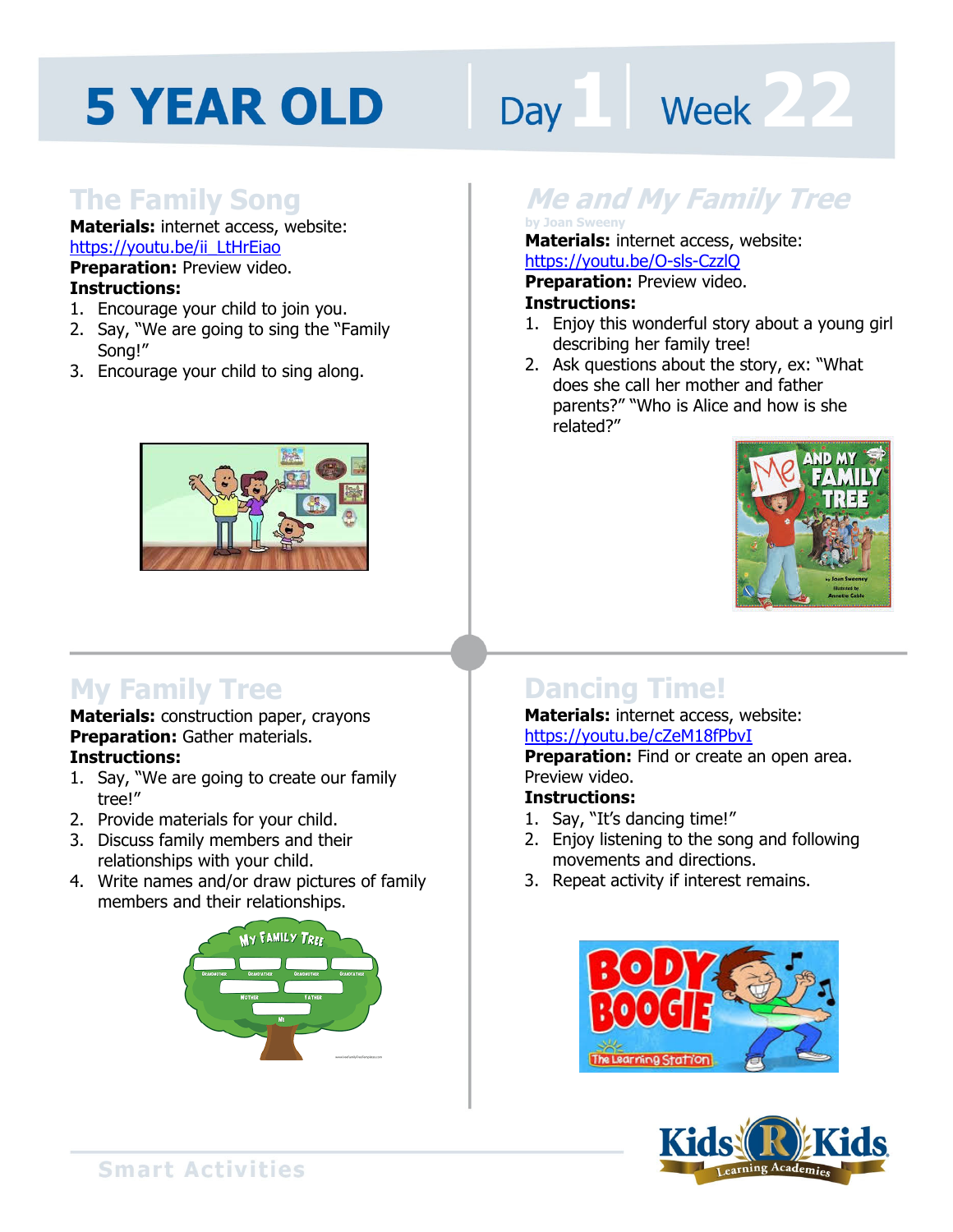# Day 2 **Week 222**

#### **Friendship**

**Materials:** internet access, website: https://youtu.be/59tKl37x1d4

**Preparation:** Preview video. **Instructions:** 

- 1. Say, "We are going to watch a video about friendship!"
- 2. Ask questions about the video, ex: "What are some things friends do for each other?" "Do friends always agree?"



### **How Tall am I**

**Materials:** paper, pencil, ruler, yard stick **Preparation:** Gather materials. Find or create an open area.

#### **Instructions:**

- 1. Say, "We are going to measure ourselves!"
- 2. Encourage your child to lay on flat on his/her back on the floor.
- 3. Utilize measuring tool to measure length and record.
- 4. Enhance activity by allowing your child to measure you and using different measurements, ex: centimeters, yards, etc.



## **Old Friends New Friends**

#### **by Andrew Daddo**

**Materials:** internet access, website: https://youtu.be/AJBp0CEgohE

**Preparation:** Preview video. **Instructions:** 

- 1. Enjoy this wonderful story about a young girl's first day at school!
- 2. Ask questions about the story, ex: "Why were her hands soggy?" "What does her grandfather say to help her when she is sad?"



# **Salt Dough Day 1**

**Materials:** 2 cups of flour, 1 cup of salt, 1 cup of water

**Preparation:** Gather materials. Prepare area. Wash hands prior to and after activity.

#### **Instructions:**

- 1. Encourage your child to join you.
- 2. Say, "We are making salt dough!"
- 3. Combine flour and salt in bowl and mix with a spoon.
- 4. Add water slowly until it forms a ball. You may add more water, but you do not want sticky dough.
- 5. Knead 7-10 minutes until firm.
- 6. Place in bag and refrigerate.



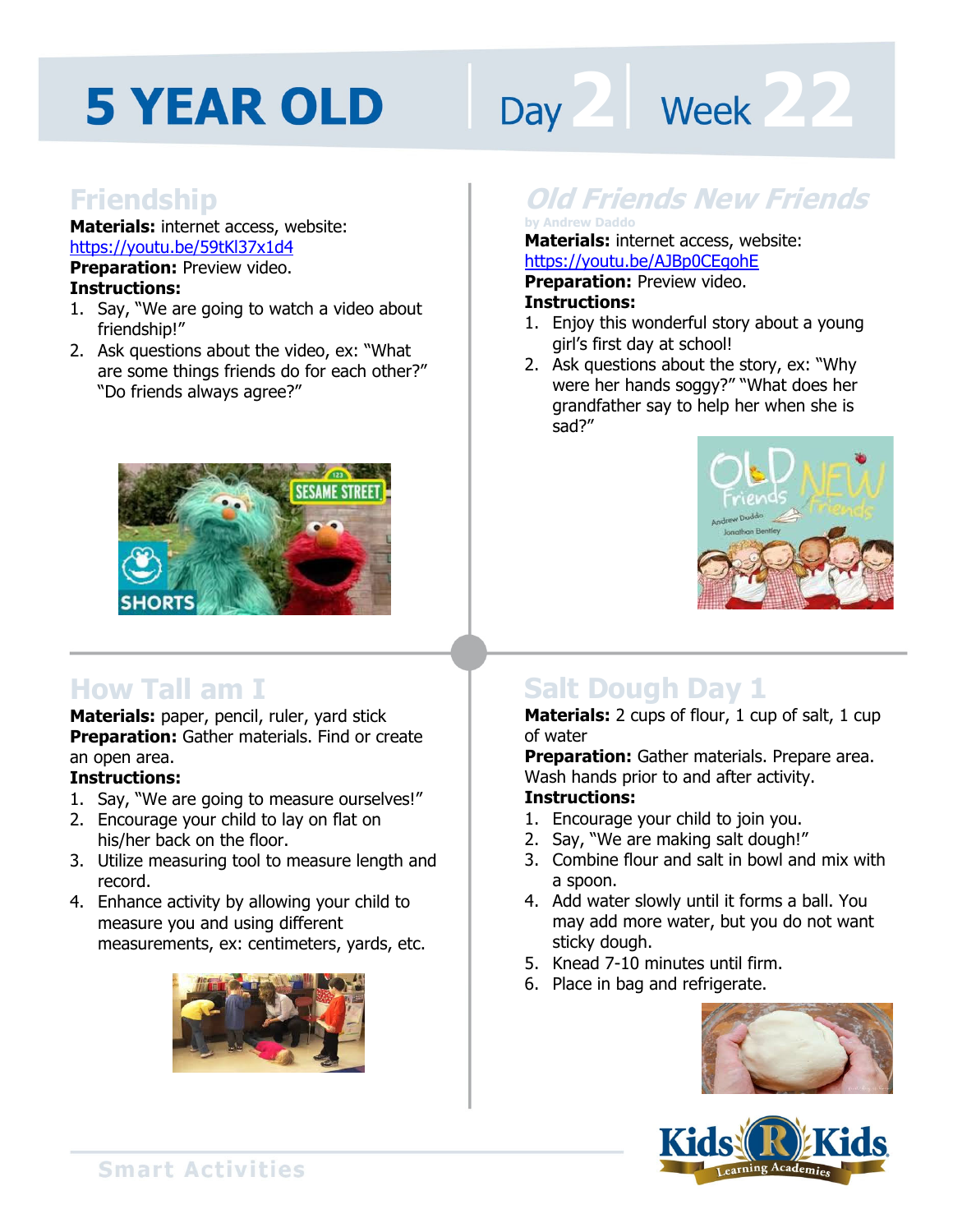# Day 3 **Week** 22

## **Sam's Neighborhood**

**Materials:** internet access, website: https://youtu.be/BqL7BRhmy4c **Preparation:** Preview video.

#### **Instructions:**

- 1. Encourage your child to join you.
- 2. Say, "We are going to watch a video about a neighborhood!"
- 3. Ask questions about the video, ex: "Where would Sam go to see dinosaur bone?" "Who works at Sam's school?"



### **My Neighborhood**

**Materials:** construction paper, crayons, paint, paintbrush, pencil

**Preparation:** Gather materials. Prepare area. **Instructions:** 

- 1. Say, "We are going to draw a picture of what you like best about our neighborhood!"
- 2. Provide materials and discuss with your child what is in your neighborhood.
- 3. Encourage your child to illustrate what he/she likes best in your neighborhood!



## **Franklin's Neighborhood**

#### **by Paulette Bourgeois**

**Materials:** internet access, website: https://youtu.be/jXzmh-b6RXg

**1 4 Preparation:** Preview video. **Instructions:** 

- 1. Enjoy this wonderful story about Franklin trying to think what does he like best about his neighborhood?
- 2. Ask questions about the story, ex: "What did Beaver like best about his neighborhood?" "How was President of the chess club?"



## **Neighborhood Maze**

**Materials:** camera, painters' tape (can also use household objects; if outside use chalk), pictures of your neighborhood **Preparation:** Gather materials and create a maze. Place various neighborhood items/pictures in the maze.

#### **Instructions:**

- 1. Say, "We are going through our neighborhood maze!"
- 2. As your child goes through the maze and locates item, discuss what he/she likes best about it.
- 3. Continue learning together until he/she has completed the maze.



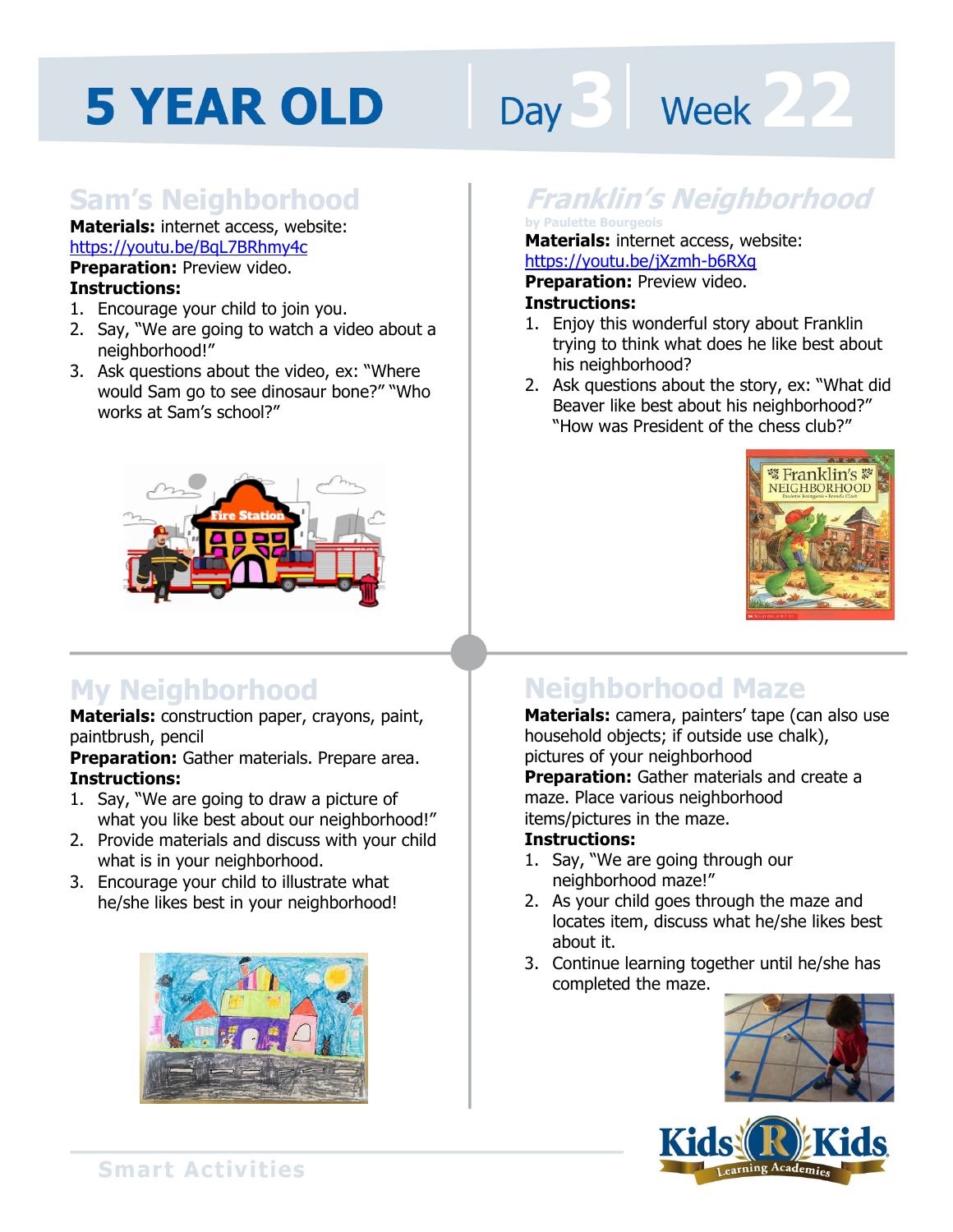# Day **4 Week 222**

## **Trip to the Grocery Store**

#### **Materials:** internet access, website: https://youtu.be/XTVnATGu5d0

**Preparation:** Preview video. **Instructions:** 

- 1. Say, "We are going on a virtual trip to the grocery store!"
- 2. Ask questions about the video, ex: "What will happen when we eat the 'colors of the rainbow?'" "How many sections of the grocery store did they visit to complete their plate?"



# **Handy Measuring Tool**

**Materials:** construction paper, crayons, scissors **Preparation:** Gather materials. Prepare area. Find or create an open area.

#### **Instructions:**

- 1. Say, "We are going measure you by your hands!"
- 2. Encourage your child to trace his/her hands several times.
- 3. After hands are traced, cut them out.
- 4. Encourage your child to lay on the floor and count out each handprint as it is placed beside him/her.
- 5. Ask, "How many handprints tall are you?"



# **A Rainbow of Friends by P.K Halinan**

**Materials:** internet access, website: https://youtu.be/L30HSigKHhY

**Preparation:** Preview video. **Instructions:** 

- 1. Enjoy this wonderful story about friendship!
- 2. Ask questions about the story, ex: "What happens when friends work together?"



# **Salt Dough Take 2**

**Materials:** cup (with water), dough from previous activity, paint, paintbrush **Preparation:** Gather materials. Prepare area. **Instructions:** 

- 1. Say, "We are going make our own creation with the dough!"
- 2. Encourage your child to create any item of interest.
- 3. After your child has made his/her creation, paint dough and allow to dry.